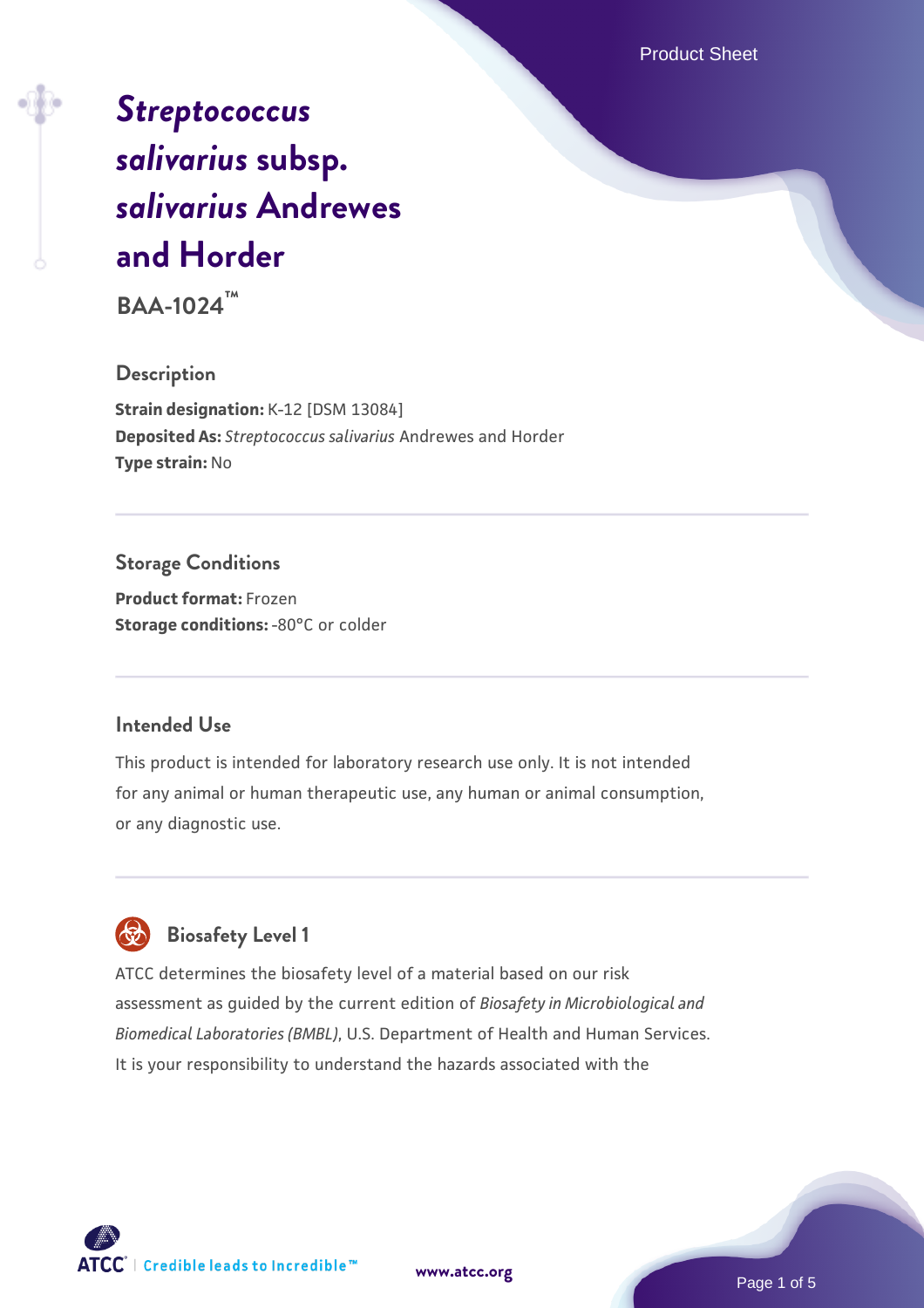#### **BAA-1024**

material per your organization's policies and procedures as well as any other applicable regulations as enforced by your local or national agencies.

ATCC highly recommends that appropriate personal protective equipment is always used when handling vials. For cultures that require storage in liquid nitrogen, it is important to note that some vials may leak when submersed in liquid nitrogen and will slowly fill with liquid nitrogen. Upon thawing, the conversion of the liquid nitrogen back to its gas phase may result in the vial exploding or blowing off its cap with dangerous force creating flying debris. Unless necessary, ATCC recommends that these cultures be stored in the vapor phase of liquid nitrogen rather than submersed in liquid nitrogen.

#### **Certificate of Analysis**

For batch-specific test results, refer to the applicable certificate of analysis that can be found at www.atcc.org.

#### **Growth Conditions**

**Medium:**  [ATCC Medium 44: Brain Heart Infusion Agar/Broth](https://www.atcc.org/-/media/product-assets/documents/microbial-media-formulations/4/4/atcc-medium-44.pdf?rev=ce06ac4e5438493b896cd46c7d875629) [ATCC Medium 260: Trypticase soy agar/broth with defibrinated sheep blood](https://www.atcc.org/-/media/product-assets/documents/microbial-media-formulations/2/6/0/atcc-medium-0260.pdf?rev=5d6614780b1c4acf817a324e2507f087) **Temperature:** 37°C **Atmosphere: 95% Air, 5% CO<sub>2</sub>** 

#### **Handling Procedures**

1. Open vial according to enclosed instructions.

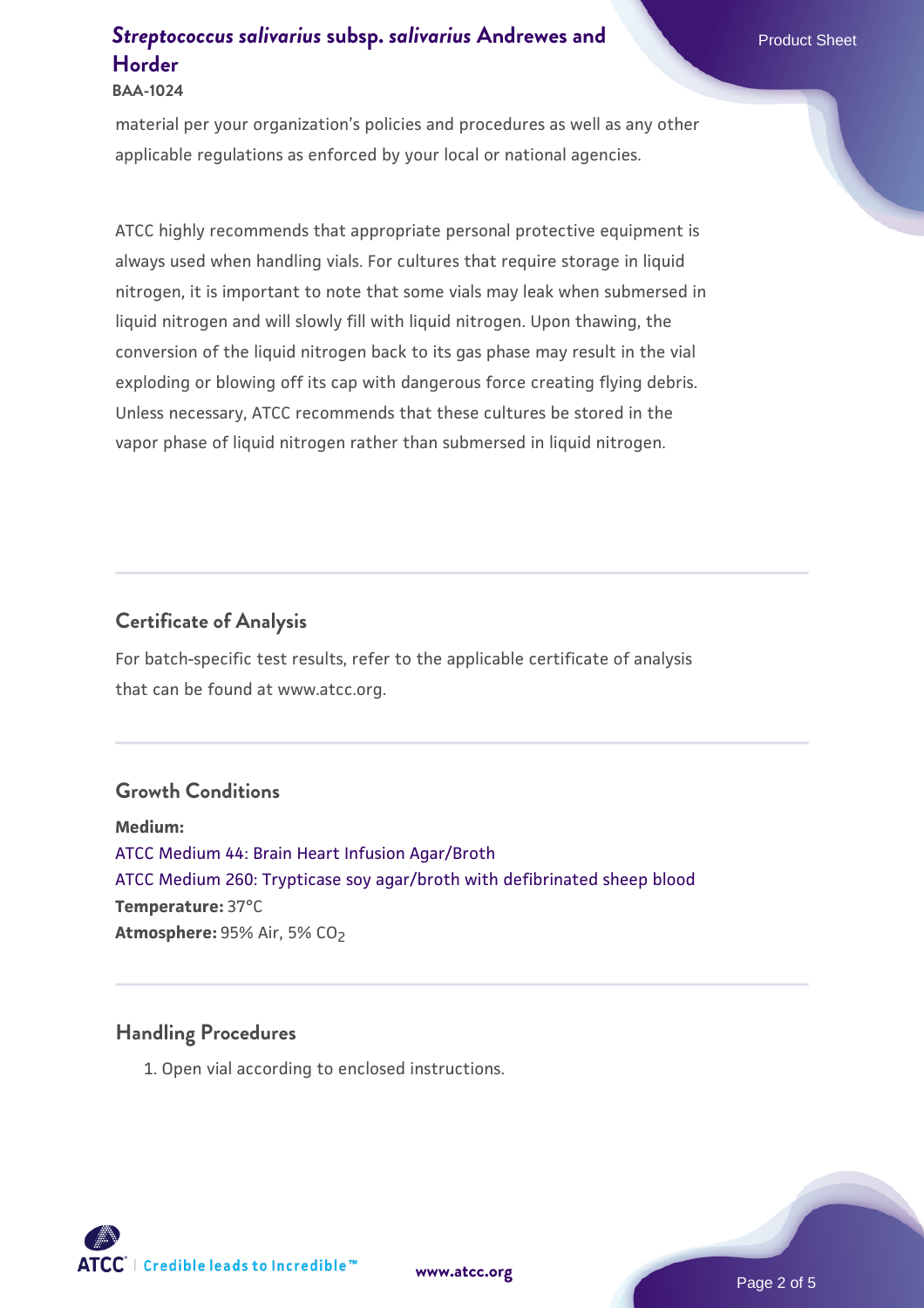**BAA-1024**

- 2. Using a single tube of #44 broth (5 to 6 ml), withdraw approximately 0.5 to 1.0 ml with a Pasteur or 1.0 ml pipette. Rehydrate the entire pellet.
- 3. Aseptically transfer this aliquot back into the broth tube. Mix well.
- 4. Use several drops of the suspension to inoculate a #260 agar slant and/or plate.
- 5. Incubate the tubes and plate at 37°C for 24 hours. To enhance growth, place tubes and plates in an atmosphere of  $5\%$  CO<sub>2</sub>.

#### **Notes**

Additional information on this culture is available on the ATCC web site at www.atcc.org.

### **Material Citation**

If use of this material results in a scientific publication, please cite the material in the following manner: *Streptococcus salivarius* subsp. *salivarius* Andrewes and Horder (ATCC BAA-1024)

### **References**

References and other information relating to this material are available at www.atcc.org.

#### **Warranty**

The product is provided 'AS IS' and the viability of ATCC® products is warranted for 30 days from the date of shipment, provided that the customer has stored and handled the product according to the information included on the product information sheet, website, and Certificate of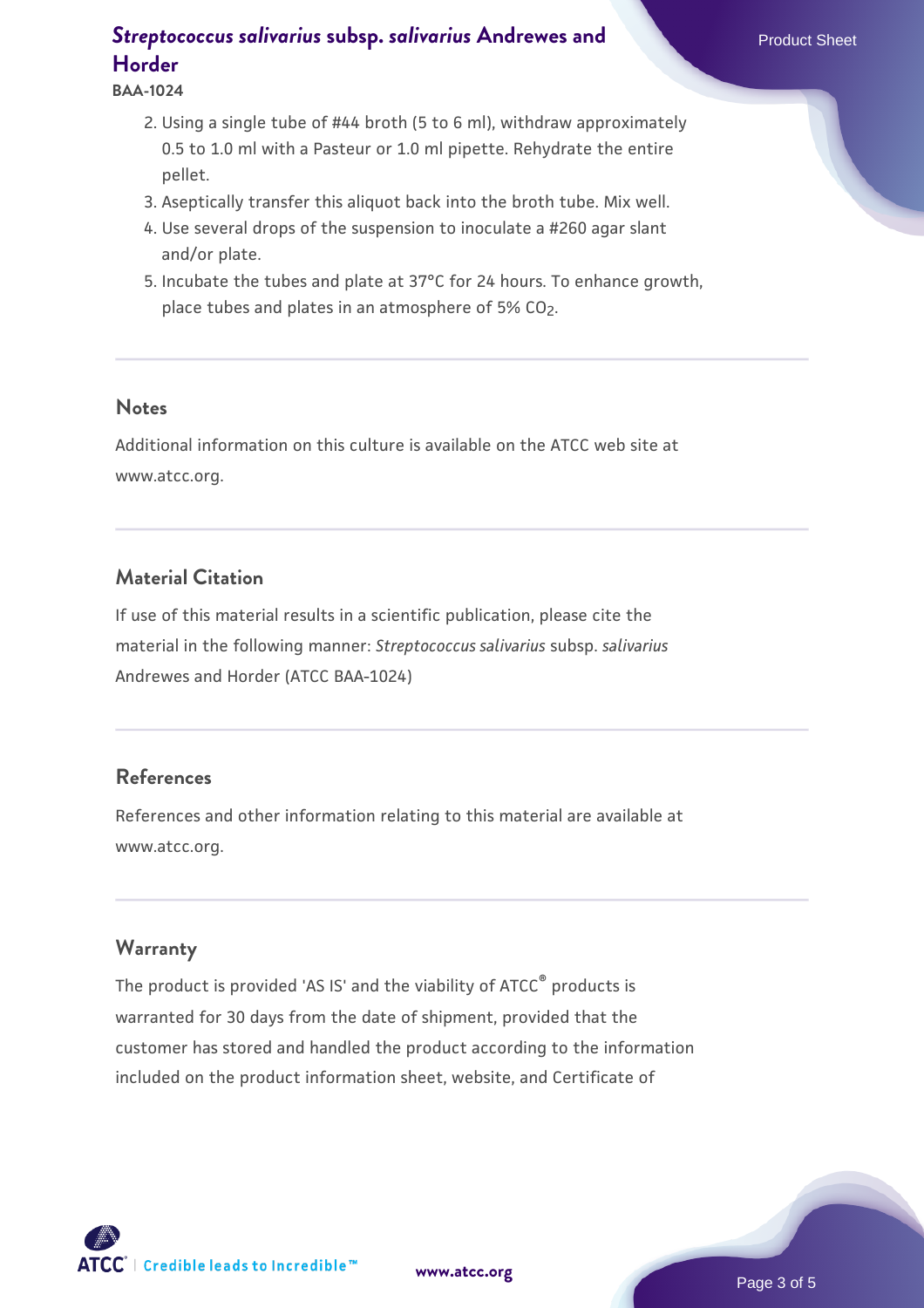#### **BAA-1024**

Analysis. For living cultures, ATCC lists the media formulation and reagents that have been found to be effective for the product. While other unspecified media and reagents may also produce satisfactory results, a change in the ATCC and/or depositor-recommended protocols may affect the recovery, growth, and/or function of the product. If an alternative medium formulation or reagent is used, the ATCC warranty for viability is no longer valid. Except as expressly set forth herein, no other warranties of any kind are provided, express or implied, including, but not limited to, any implied warranties of merchantability, fitness for a particular purpose, manufacture according to cGMP standards, typicality, safety, accuracy, and/or noninfringement.

## **Disclaimers**

This product is intended for laboratory research use only. It is not intended for any animal or human therapeutic use, any human or animal consumption, or any diagnostic use. Any proposed commercial use is prohibited without a license from ATCC.

While ATCC uses reasonable efforts to include accurate and up-to-date information on this product sheet, ATCC makes no warranties or representations as to its accuracy. Citations from scientific literature and patents are provided for informational purposes only. ATCC does not warrant that such information has been confirmed to be accurate or complete and the customer bears the sole responsibility of confirming the accuracy and completeness of any such information.

This product is sent on the condition that the customer is responsible for and assumes all risk and responsibility in connection with the receipt, handling, storage, disposal, and use of the ATCC product including without limitation taking all appropriate safety and handling precautions to minimize health or environmental risk. As a condition of receiving the material, the customer agrees that any activity undertaken with the ATCC product and any progeny or modifications will be conducted in compliance with all applicable laws, regulations, and guidelines. This product is provided 'AS IS' with no